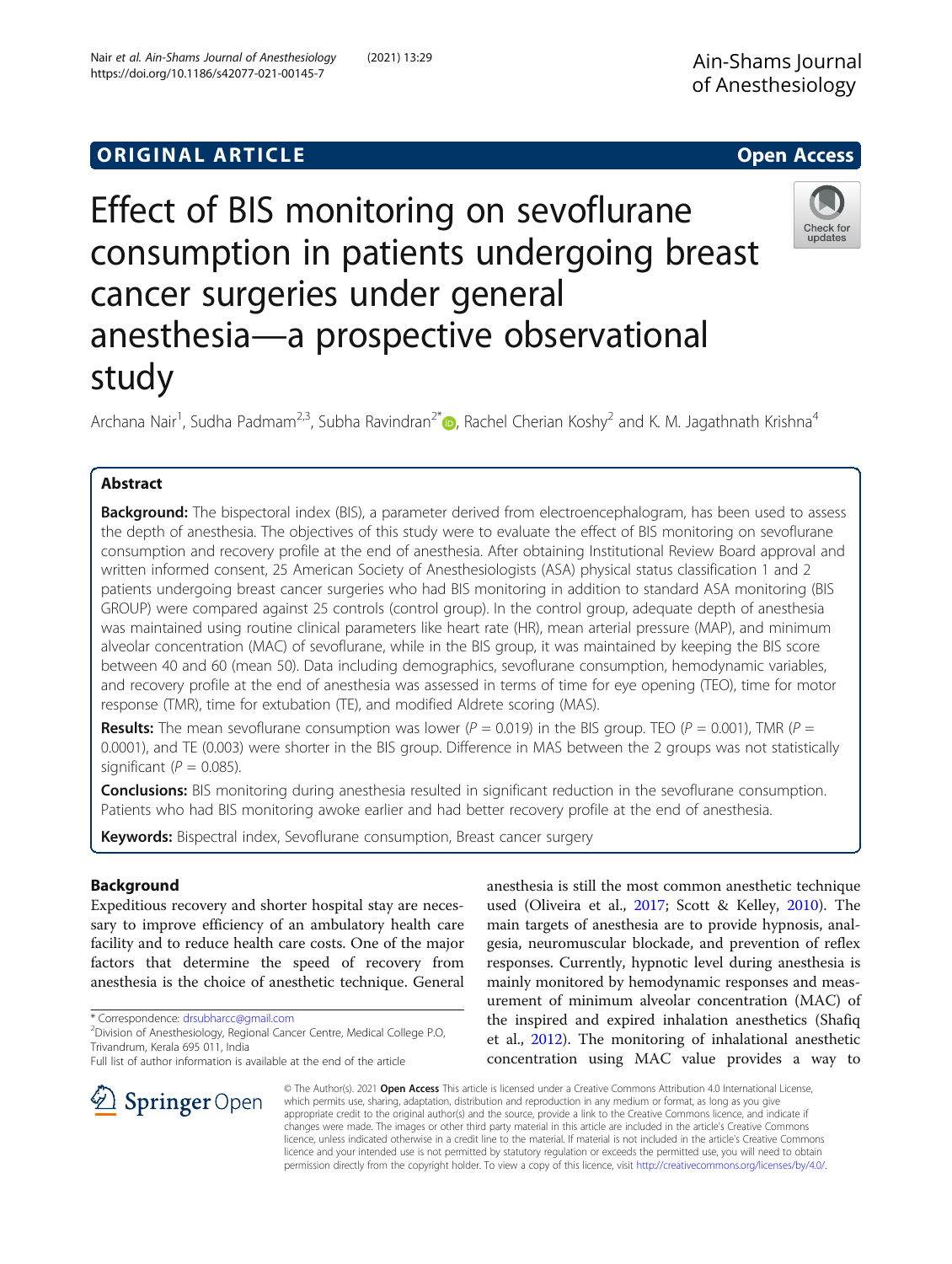observe the continuous brain concentration of volatile anesthetics once equilibration between the alveolus, blood, and brain concentration is achieved, but it is not always reliable to evaluate the brain status of anesthetized patients, and moreover, this application mostly supplants the true needs of the patient (Karaca et al., [2014](#page-7-0)). Excessive and inadvertent usage of these inhalation agents may cause significant morbidity because of its side effects like hypotension, tachycardia, and delay in recovery (Shafiq et al., [2012](#page-7-0)).

Despite remarkable improvements in the assessment of the cardiovascular and respiratory system changes during anesthesia, the impact of inhalational agents on central nervous system and its functioning always remained as a challenge. This led to the emergence of electroencephalography (EEG)-based indices like bispectoral index (BIS) monitor to assess the depth of anesthesia. BIS monitoring may thus act as an additional vital sign that allows the clinicians to deliver anesthesia in keeping with the patients need and to assess and respond befittingly to the patient's clinical condition during surgery. It is thus very useful for the titration of volatile anesthetic agents more precisely than what is possible by routine clinical parameters (Shafiq et al., [2012\)](#page-7-0).

The monitoring has shown convincing proof in preventing surplus exposure to higher concentrations of anesthetic agents and thus helps to achieve faster emergence, rapid turnover, and shorter duration of stay in post-anesthesia care unit (Shafiq et al., [2012;](#page-7-0) Tang et al., [1999](#page-7-0)). Though there are several studies mentioning the use of BIS monitor as a tool to assess the depth of anesthesia, adequate literatures are not there to support the use of BIS monitor to decrease sevoflurane consumption. Hence, this study adds to the insight that BIS monitor helps to decrease inhalation agent consumption to significant levels.

The objective of doing this study was to evaluate the effect of BIS monitoring on sevoflurane consumption and recovery profile in patients undergoing breast cancer surgeries under general anesthesia.

## Methods

After getting approval of the hospital institutional review board (IRB No: 11/2016/05), this study was performed in 50 ASA 1 and 2 patients of age group 40–70 years undergoing breast cancer surgeries over a period of 1 year from June 2017 to June 2018. Hospital Ethical Committee clearance was waived by the Institutional Review Board as it did not involve any newer intervention rather than applying BIS leads over the forehead. The cost of the BIS electrode was also not charged from the patients as it was covered by the hospital health insurance scheme. The study was commenced after obtaining informed consent from the patients. Patients with altered renal function tests and hyper-reactive airways, who are allergic to any of the drugs used for surgery, and have altered mental function, Alzheimer's disease, cerebral palsy, and psychiatric illness were excluded from the study.

The sample size was calculated on the basis of a study by Shafiq et al. assuming the power of the study as 80% and confidence level as 95%. The estimated effect size was 1.1929 (Shafiq et al., [2012](#page-7-0)). Twenty-five ASA I and II patients undergoing breast cancer surgeries who had BIS monitoring in addition to standard ASA monitoring (BIS group) were compared against 25 controls (control group). The sevoflurane consumption and recovery profile in the study group were noted. Data obtained from the study group was compared against the control group. Twenty-five patients who fulfilled the inclusion and exclusion criteria were included in the control group. In the control group, titration of agent concentration was based on intraoperative clinical parameters and MAC value of sevoflurane (Baxter Company, USA). A thorough preoperative check-up, general and systemic examination, and routine investigations were done. All the patients were kept nil per oral 6 h for solid foods and 2 h for clear liquids on the day of surgery. Premedication was given to all patients with pantoprazole 40 mg and alprazolam 0.5 mg on the previous day night and also on the morning of the day of surgery. In the operation theater, all patients were monitored using standard monitors like electrocardiogram (ECG), pulse oximeter, non-invasive blood pressure monitor (NIBP), and end-tidal carbon dioxide monitor  $(ETCO<sub>2</sub>)$ . BIS monitoring leads were kept ready for the BIS group population (A-2000; Aspect Medical Systems, Natick, MA). After securing intravenous access, diclofenac 75 mg was given intravenously (IV) as pre-emptive analgesia for all patients in the holding room. After shifting to operation theater, patients were pre-medicated with midazolam 1 mg IV and fentanyl 2 mcg/kg IV. Patients in the BIS group had continuous BIS monitoring by applying BIS sensors on the forehead and temple regions before induction. BIS values were then recorded. All patients were preoxygenated with 100% oxygen for 3 min at 8 L/min followed by induction with propofol 2 mg/kg IV. Propofol was then titrated against the response of the patient, until the clinical signs showed the onset of anesthesia, the end point being the loss of verbal contact with the patient. Lignocaine1.5 mg/kg was given IV 90s before intubation to attenuate the hemodynamic stress response. Muscle relaxation was achieved using vecuronium 0.1 mg/kg IV after ensuring the adequacy of mask ventilation. The airway was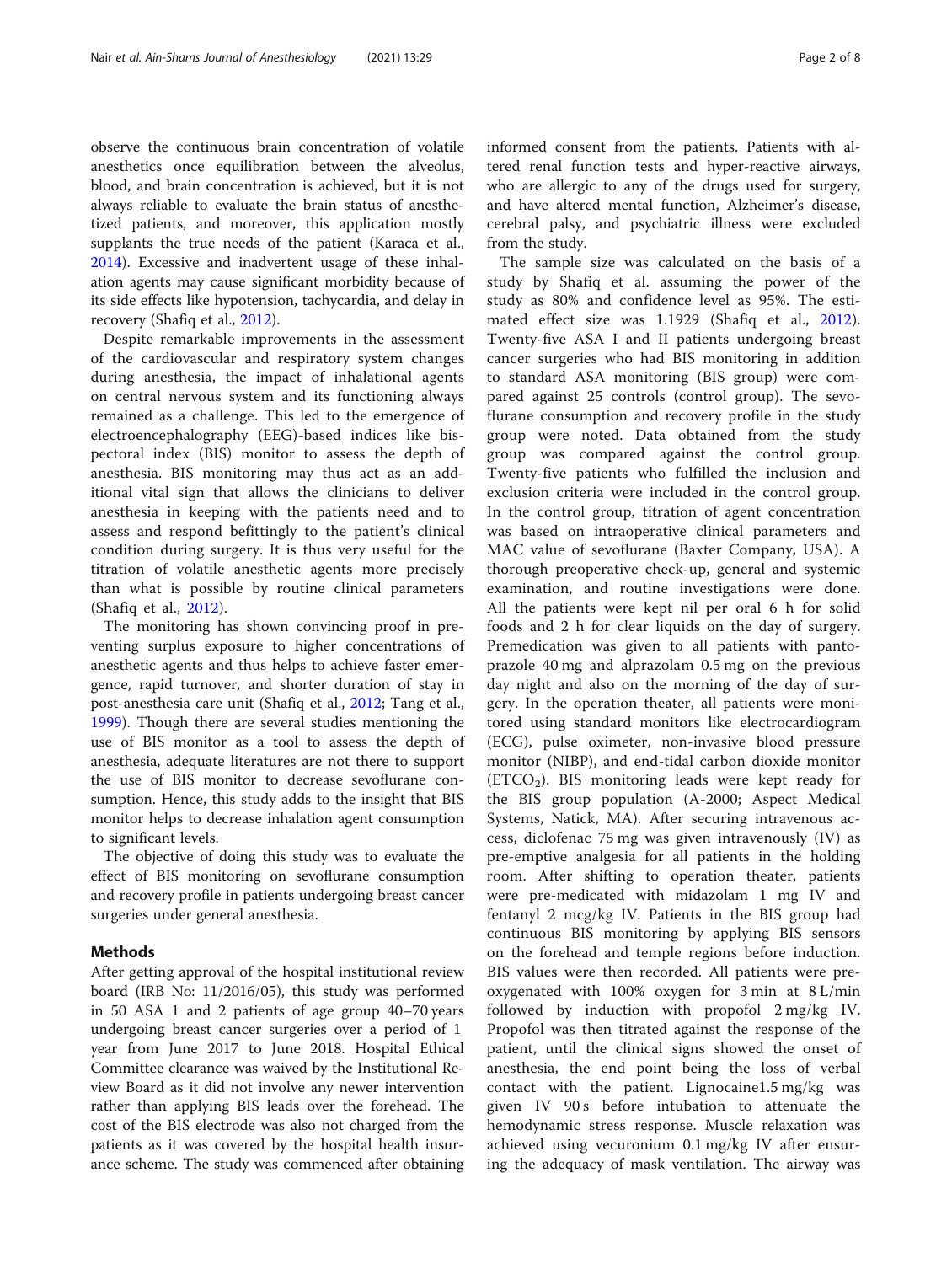then secured appropriately using endotracheal tubes. All patients were mechanically ventilated to keep their  $ETCO<sub>2</sub>$  between 35to 40 mm Hg.

Maintenance of anesthesia was done using air-oxygensevoflurane with an  $FIO<sub>2</sub>$  0.4. Fresh gas flow was then reduced to 2 l/min. Sevoflurane concentration was then adjusted using routine clinical parameters like heart rate (HR), blood pressure (BP), and minimum alveolar concentration (MAC) values in the control group, while in the BIS group, sevoflurane was titrated by keeping the BIS value between 40 and 60 with a mean of 50.

Intraoperative hypertension was defined as blood pressure greater than 25% of baseline and tachycardia as heart rate greater than 20% of baseline (Orhon et al., [2013](#page-7-0)). During intraoperative hypertension episodes, the depth of anesthesia was adjusted with the boluses of fentanyl 25–50 μg with additional top-up doses 0.02 mg/kg of vecuronium depending upon the situation, as per the judgment of primary anesthetist. Intraoperative hypotension was defined as MAP less than 25% of the baseline or an absolute value less than 60 mmHg and was treated with boluses of ephedrine 6 mg or phenylephrine 50–100 mcg. Bradycardia was defined as HR less than 50/min, and all symptomatic bradycardia were treated with IV atropine 0.6 mg boluses.

Patient's demographic data and other relevant information were recorded. Patients were monitored throughout the surgery and hemodynamic recording was done continuously with ECG,  $SPO<sub>2</sub>$ , ETCO<sub>2</sub>, and NIBP every 3 min interval till the discontinuation of sevoflurane. For plotting graphs, readings were taken from the monitor's trends option every 10 min interval. Measurement of intraoperative sevoflurane consumption in milliliters was calculated as follows:

Usage of sevoflurane = PFTM/2412d (Dion's equation) (Singh et al., [2013](#page-7-0)).

where the variables represent

 $P$  is the vaporizer dial concentration in percent

 $F$  is the total fresh gas flow in L/min

 $T$  is the time during which the concentration  $P$  was maintained in minutes

M is the molecular mass of sevoflurane in grams

 $d$  is the density of liquid sevoflurane in g/ml.

Mean consumption of sevoflurane in milliliters during the procedure was calculated. Sevoflurane was continued till the closure of skin incision in both the groups. The time of discontinuation of sevoflurane was noted. Residual neuromuscular blockade was reversed with glycopyrrolate 20 mcg/kg and neostigmine 0.05 mg/kg. Patients in both the groups were extubated when they fulfilled the subjective and objective criteria for extubation. From this point, the recovery profile of the patient was noted in terms of the following:

- 2. Time for motor response—TMR (defined as time from discontinuation of anesthetic agent to hand squeezing on verbal command) (Shafiq et al., [2012\)](#page-7-0).
- 3. Time for extubation—TE (defined as time from discontinuation of anesthetic agent to extubation of endotracheal tube) (Shafiq et al., [2012](#page-7-0)).
- 4. Modified Aldrete scoring (MAS) at the postanesthesia care unit (PACU) (Shafiq et al., [2012\)](#page-7-0).

All patients received adequate post-operative analgesia with optimal doses of inj. diclofenac, inj. paracetamol, or inj. tramadol either alone or in combination to keep the visual analog scale score (VAS) < 3/10. At the time of discharge from the recovery room and 24 h after surgery, patients were asked whether they dreamt or recalled any intraoperative events.

## **Outcomes**

Primary outcome—To evaluate the efficacy of BIS monitoring on sevoflurane consumption in patients undergoing breast cancer surgeries under general anesthesia.

Secondary outcome—To evaluate the recovery profile of patients in terms of time for eye opening, time for motor response, time for extubation, and modified Aldrete score.

Data was analyzed using Statistical Package for Social Sciences (SPSS) version 11.0. Data variables including age, weight, height, heart rate, mean blood pressure, sevoflurane consumption, and recovery profile were expressed as mean ± standard deviation (SD). Significance difference for continuous variables was tested using Student's  $t$  test (normally distributed) or Mann-Whitney  $U$  test (non-normal), and chi-square tests (categorical) were applied to compare different variables between the BIS group and the control group respectively. P value of less than 0.05 was considered as statistically significant.

## Results

A total of 55 patients were enrolled in the study, among which three patients were removed as two of them did not meet the inclusion criteria of the study and one patient refused to participate in the study. Hence, 52 patients were then allocated and divided into 2 groups (BIS group and control group), among which one patient from BIS group was lost to follow-up as intervention was discontinued due to prolonged duration of surgery and one patient from the control group was lost to follow-up due to technical failure to collect data, and so the final analysis was made from 50 patients (Fig. [1\)](#page-3-0).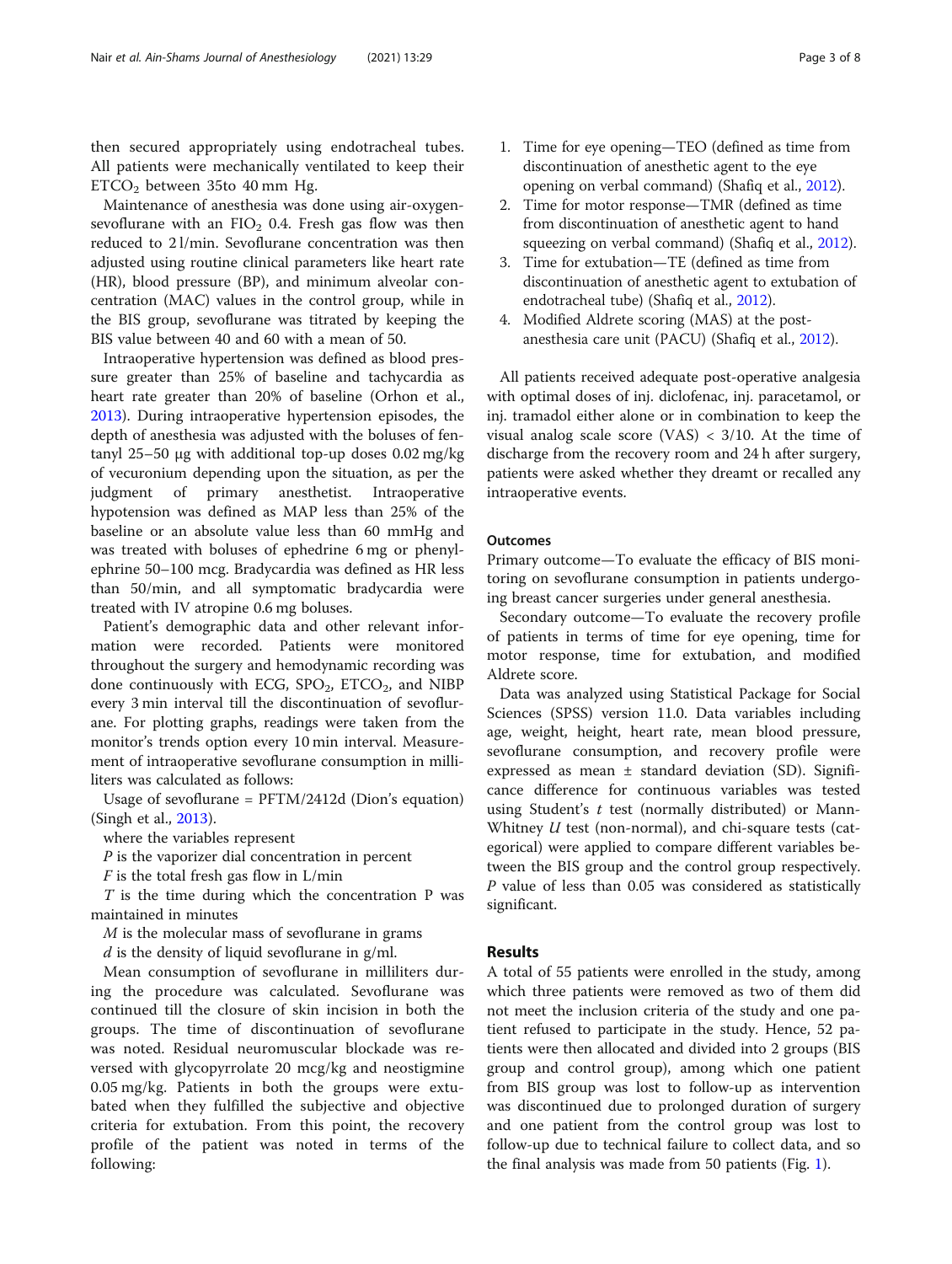<span id="page-3-0"></span>

Comparison of demographic data between the two groups is expressed as mean with standard deviation (SD). There was no statistically significant difference in the demographic data between the two groups (Table 1). The baseline HR and MAP was measured just before induction and noted. There was no significant difference in the heart rate (HR) (Fig. [2\)](#page-4-0) and mean arterial pressure (MAP) (Fig. [3](#page-4-0)) at 10-min interval during the maintenance of anesthesia between the two groups. Student's t test was used for all the variables except those HR 100, HR 110, MAP 100, MAP 110, and MAP 120, for which Mann-Whitney U test was used.

The primary objective of the study was to find out the sevoflurane consumption in both groups. The amount of

|  | Table 1 Demographic data comparison |  |  |
|--|-------------------------------------|--|--|
|--|-------------------------------------|--|--|

| <b>Variables</b>          | Group                      | P value              |       |
|---------------------------|----------------------------|----------------------|-------|
|                           | Control group ( $N = 25$ ) | BIS group $(N = 25)$ |       |
| Age (years)               | $51.12 \pm 10.89$          | $55.28 \pm 9.22$     | 0.152 |
| Weight (kg)               | $64.24 \pm 13.73$          | $66.37 \pm 12.49$    | 0.534 |
| Height (cm)               | $157.78 \pm 7.43$          | $158.38 \pm 9.88$    | 0.791 |
| BMI ( $kg/m2$ )           | $26.6 \pm 3.46$            | $26.46 \pm 3.49$     | 0.831 |
| Duration of surgery (min) | $92.80 \pm 18.45$          | $88.80 \pm 17.67$    | 0.438 |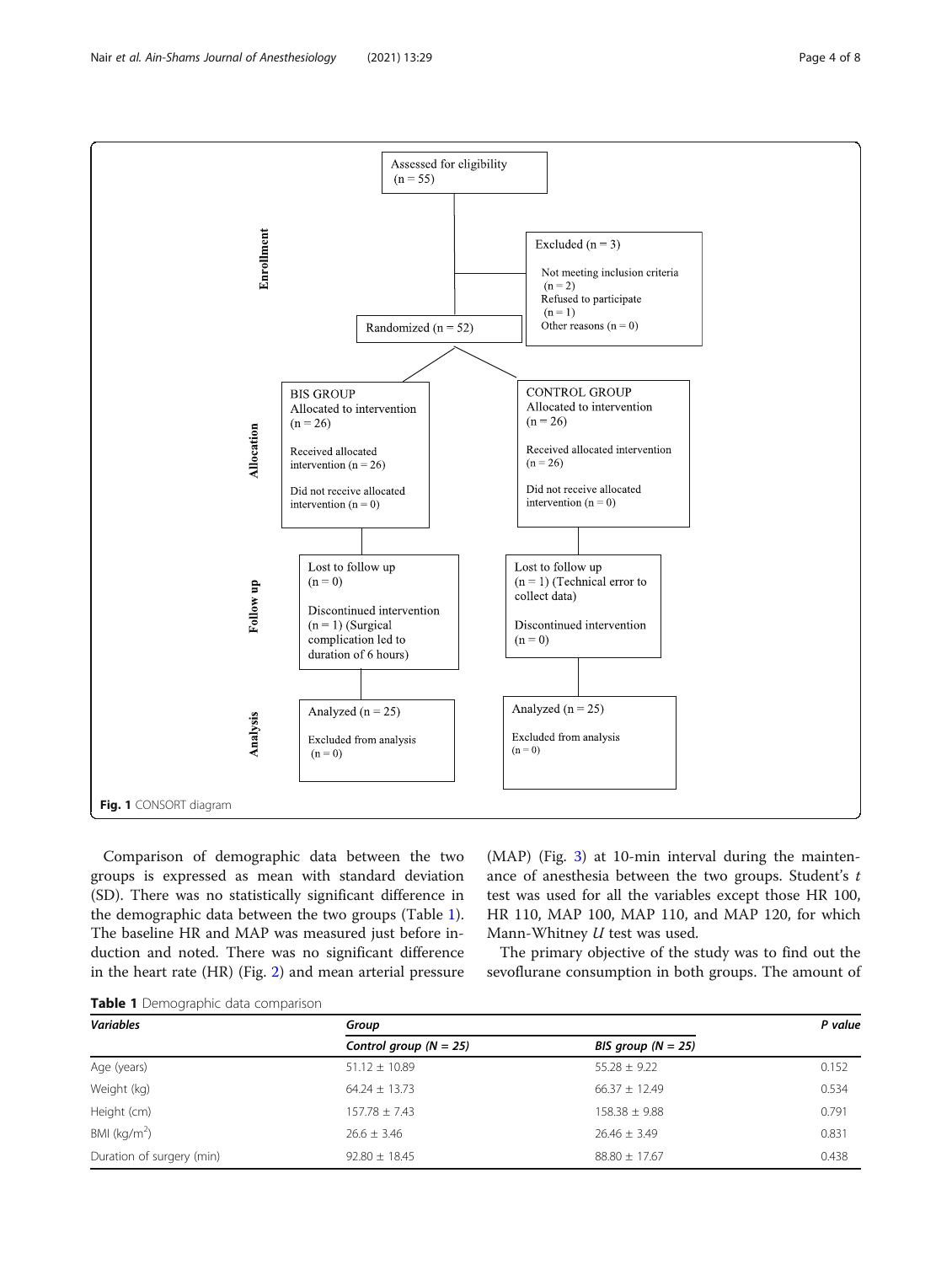<span id="page-4-0"></span>

sevoflurane consumed by each patient in each group was calculated using Dion's equation, and the mean value was obtained which was  $9.6 \pm 2.66$  ml in the control group and  $8.16 \pm 1.17$  ml in the BIS group. Hence, there was significant reduction in the sevoflurane consumption in the BIS group (Fig. [4](#page-5-0)). The difference was statistically significant with a  $P$  value of 0.019.

Regarding recovery profiles, there was significant difference in time for eye opening between the control group and the BIS group (5.80  $\pm$  3.12 min versus 3.24  $\pm$ 1.30 min) with a P value of 0.001. Time for motor response also showed significant difference between the control group and the BIS group  $(8.40 + 3.40 \text{ min}$  versus 5.20 + 1.35 min) with a P value of 0.0001. The time

taken to extubate the patients was more in the control group than the BIS group  $(5.36 \pm 2.05 \text{ vs. } 3.80 \pm 1.47)$ min) with a P value of 0.003. Difference in modified Aldrete score was not statistically significant ( $P = 0.085$ ) between the two groups (Table [2](#page-5-0)) (Fig. [5](#page-6-0)). At the time of discharge from the recovery room and 24 h after surgery, patients were asked whether they dreamt or recalled any intra-operative events, and none of them had a positive response.

## Discussion

The study conducted and revealed that use of BIS monitor helped to significantly reduce the consumption of sevoflurane with a better recovery profile in patients

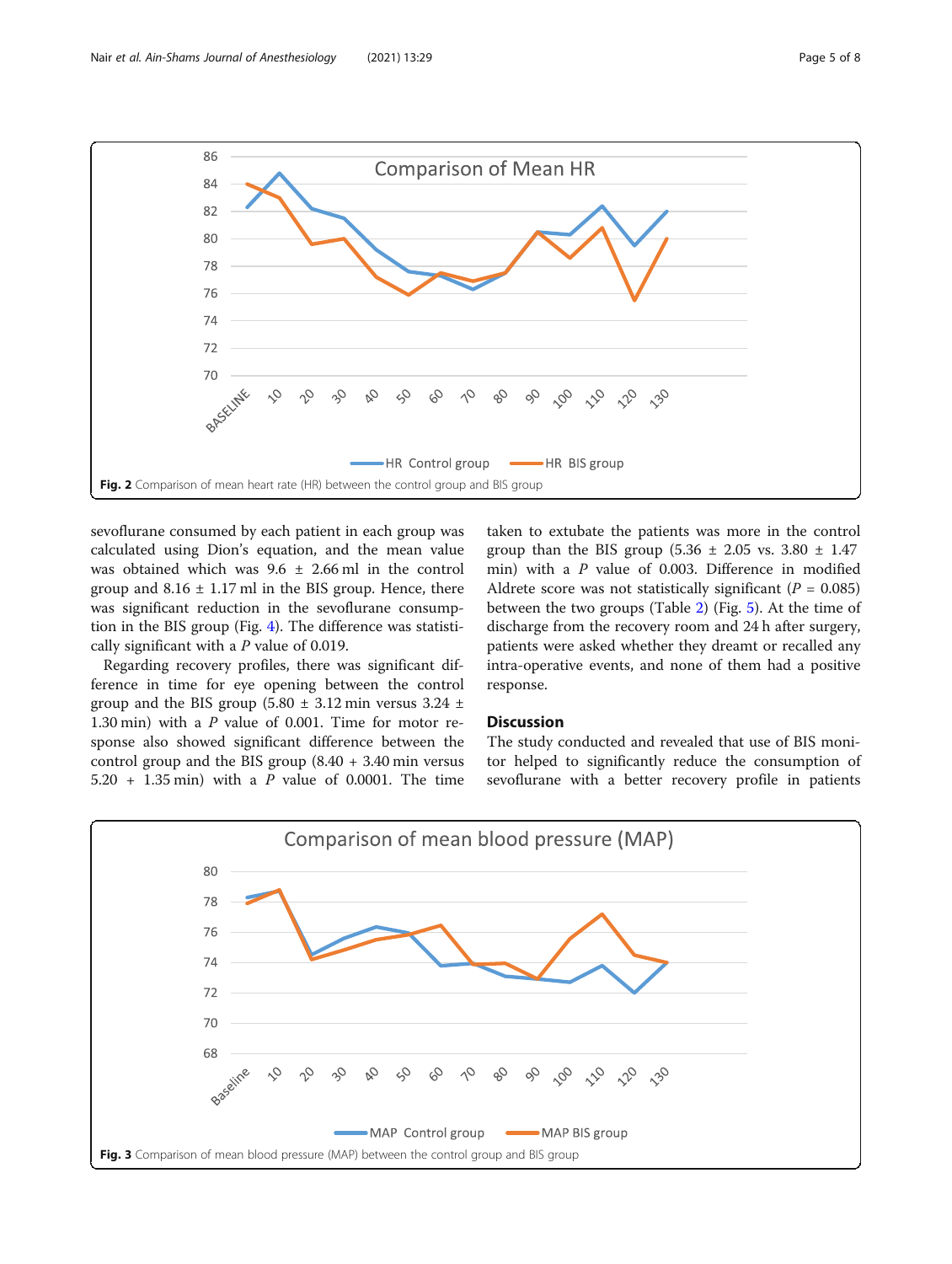<span id="page-5-0"></span>

undergoing breast cancer surgeries under general anesthesia. General anesthesia is a reversible state of controlled unconsciousness achieved with the administration of combination of drugs (Emery et al., [2010\)](#page-7-0). The traditional practice of assessment of depth of anesthesia is by monitoring the routine clinical parameters and MAC value of inhalation agents. Minimum alveolar concentration (MAC) is defined as the minimum inhaled anesthetic concentration required to prevent movement in response to a defined noxious stimulus in 50% of subjects at one atmospheric pressure (Emery et al., [2010](#page-7-0)). The immobilizing effect of the inhalation agent involves actions in the spinal cord whereas sedation/hypnosis, amnesia, and other cognitive functions involve supraspinal mechanisms that communicate with the endogenous memory, sleep, and consciousness pathways and networks. Minimum alveolar concentration, which is based exclusively on motor response, might not proportionately reflect other components of anesthesia like sedation and hypnosis (Emery et al., [2010\)](#page-7-0). Even today,

Table 2 Comparison of recovery profile between two groups (group  $1 =$  control group, group  $2 =$  BIS group)

|            |                |    |         | Recovery profile Group N Mean Standard deviation P value |        |
|------------|----------------|----|---------|----------------------------------------------------------|--------|
| <b>TEO</b> |                | 25 | 5.80    | 3.122                                                    | 0.001  |
|            | $\mathcal{P}$  | 25 | 3.24    | 1.300                                                    |        |
| <b>TMR</b> | 1              | 25 | 8.40    | 3.403                                                    | 0.0001 |
|            | $\mathcal{P}$  |    | 25 5.20 | 1.354                                                    |        |
| TF         | 1              | 25 | 5.36    | 2.059                                                    | 0.003  |
|            | $\mathfrak{D}$ | 25 | 3.80    | 1.472                                                    |        |
| <b>MAS</b> | 1              | 25 | 7.92    | 0.572                                                    | 0.085  |
|            | $\mathcal{P}$  | 25 | 8.16    | 0.374                                                    |        |

TEO time for eye opening, TE time for extubation, TMR time for motor response, MAS modified Aldrete scoring

many of the anesthesiologists adjust the doses of anesthetic agents by monitoring the hemodynamic parameters and the MAC value of inhalation agent, and this mostly supplants the true needs of the patient. This can result in deleterious consequences like early postnatal neurotoxicity and apoptotic cell death leading to reperfusion injury, excess excitatory neurotransmitter release leading to long term functional neurologic consequences in children, interaction with GABA receptors and central cholinergic pathway causing post-operative cognitive dysfunction, myocardial depression, and decreased myocardial contractility, and peripheral vasodilation causing hypotension (Emery et al., [2010\)](#page-7-0).

Thus, excessive and injudicious use of inhalation agents leads to significant morbidity and delay in recovery which could be controlled with BIS monitoring technique. Moreover, using minimum possible concentration of volatile anesthetics titrated to patient requirement with BIS monitor can possibly help to prevent the occurrence of postoperative cognitive dysfunction which is currently gaining attention in a big worry (Chan et al., [2013](#page-7-0)).

The bispectoral index (BIS) is an empirically derived scale that was proposed by Aspect Medical Systems (later purchased by Covidien) in 1994, as a novel way to monitor level of consciousness and depth of sedation among patients receiving general anesthesia. The EEG in near real time is processed by the algorithm, and an index value between 0 and 100 is computed that indicates the patient's level of consciousness. A value of 100 corresponds to being completely awake, whereas 0 corresponds to a profound state of coma, unconsciousness, or absence of brain activity that is reflected by an isoelectric or flat EEG.

Elderly population undergoing elective hip or knee replacement showed 30% reduction in isoflurane usage in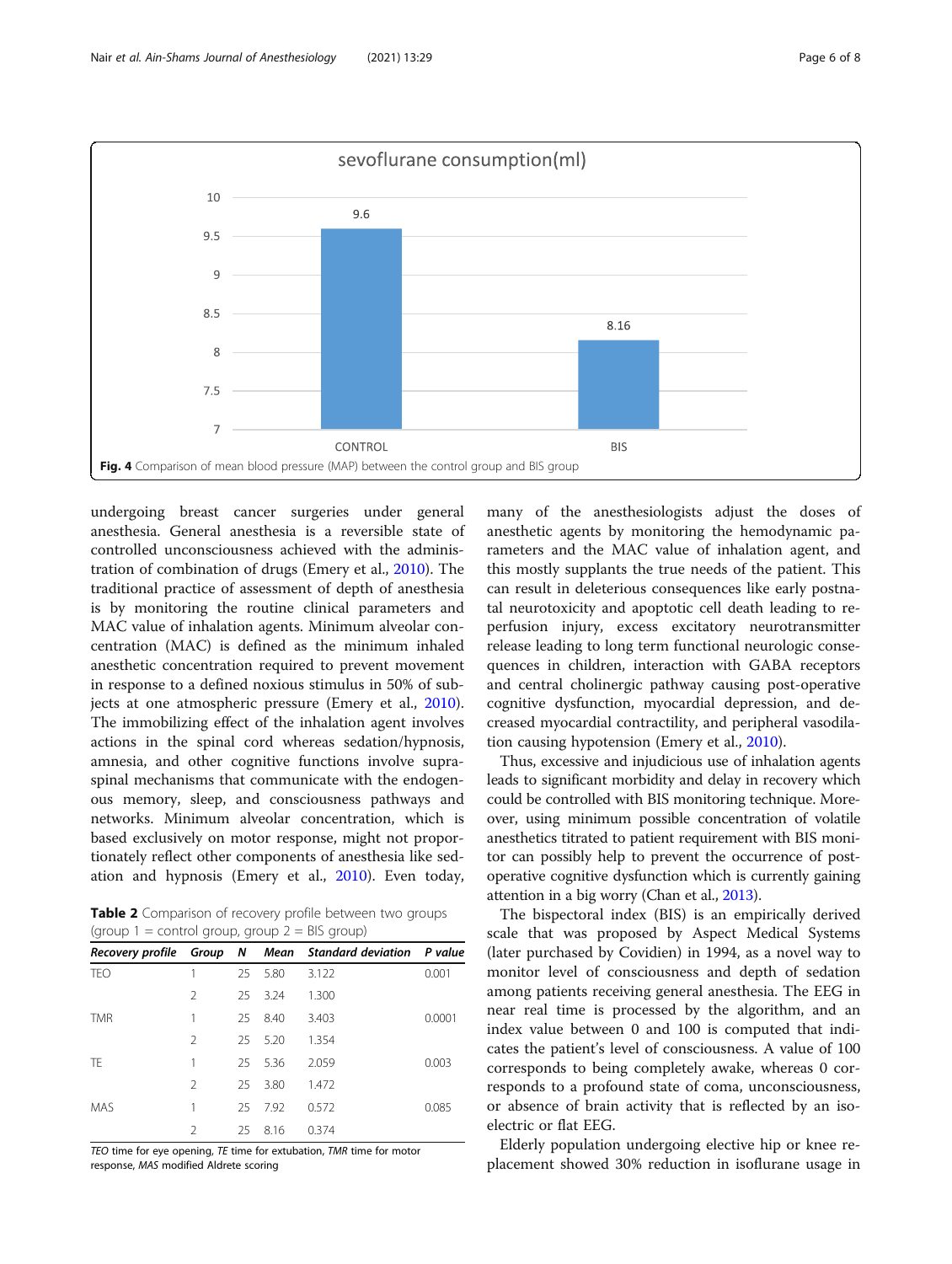<span id="page-6-0"></span>

the BIS group (Wong et al., [2002\)](#page-7-0). Young females undergoing gynecological surgeries showed that BIS monitoring reduced sevoflurane and desflurane usage by 30– 38% (Song et al., [1997](#page-7-0)).

The results of our study indicated that BIS monitoring helps to significantly reduce sevoflurane consumption. The intraoperative hemodynamic variables including HR and MAP did not show any significant difference between the two groups in our study which indicated adequate depth of anesthesia was maintained in spite of significant reduction of the sevoflurane usage in the BIS group.

Now, we are in the era of fast track surgeries, and a speedy recovery is important after surgery. In our study, there were significant reductions in time to eye opening, time to motor commands, and time for extubation between the BIS group and the control group. The BIS group patients showed significant reduction in the time of arrival in PACU; hence, these patients became eligible for the discharge sooner than the control group (Gan et al., [1997](#page-7-0)). The elderly patients showed statistically significant reduction in time for good recovery using BIS monitor (Wong et al., [2002\)](#page-7-0). Regardless of the anesthetic used, BIS-guided anesthesia reduced recovery times, which is the time to open eyes, in response to the voice command, extubation, and orientation (Punjasawadwong et al., [2014](#page-7-0); Kreuer et al., [2003](#page-7-0); Dagtekin et al., [2007](#page-7-0)).

In our study, there was no statistically significant difference in the modified Aldrete scoring system between the two groups. BIS monitoring did not influence the Aldrete scoring system (Song et al., [1997](#page-7-0); Guignard et al., [2001](#page-7-0); Pavlin et al., [2001](#page-7-0)). The cost of getting BIS monitor and BIS electrodes is a major hindrance in developing countries for the uniform provision of this monitoring (Scott &

Kelley, [2010](#page-7-0)). Implementation of this monitoring may however reduce the overall cost by reduction in the inhalation agent usage which further reduces theater pollution and help with better recovery profile and earlier discharge of the patient (Kamal et al., [2009\)](#page-7-0).

There were few limitations for the study. Firstly, the study was not blinded. Secondly, the study was confined to breast cancer surgeries alone and most of the cases lasted for less than 2 h. Observations cannot be generalized to all type of surgeries and anesthesia protocols. Further research is needed with a larger sample size that includes the general population of surgical patients undergoing various types of major and minor surgeries under general anesthesia with BIS monitoring. Its impact may be in the form of variation in the depth of anesthesia requirement for the particular procedure, leading to difference in the anesthetic agent consumption. Different studies have also measured the postoperative cognitive dysfunctions and incidences of awareness in their work; however, this was not our objective and requires a large sample size for finding such rare incidences, and finally other factors affecting recovery after general anesthesia such as blood loss, temperature, fluids, and electrolyte imbalance were not considered.

## Conclusions

In addition to the monitoring of awareness during anesthesia, the information given by the BIS monitor permits for better adjustment of anesthetic management. The potential advantage of implementing BIS monitoring is critical. Drug savings combined with improved recovery will enable patients to go home